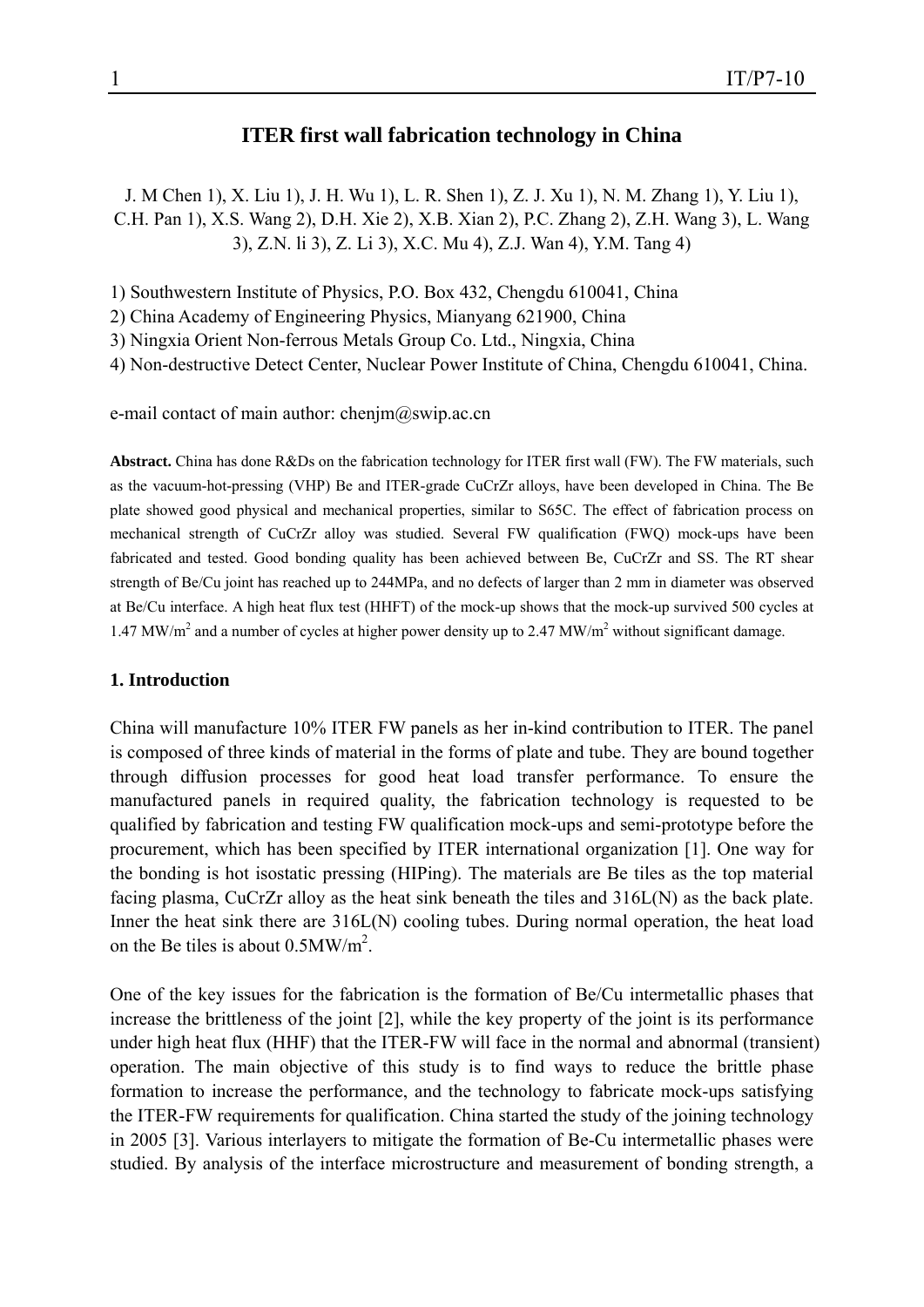relatively optimized joining technology was obtained in 2006. For the Be/Cu joints, the highest bonding strength of 143MPa was achieved at room temperature (RT) in the shear test mode. For the CuCrZr/SS joints, more than 300MPa of ultimate tensile strength was achieved. The Be/Cu joint sample of small size showed good performance in a HHFT [4].

#### **2. Developing materials for ITER FW**

#### **2.1 Be tiles for ITER FW**

High purity CN-G01 Be blocks were made by VHP in China with impact grinding powder in size of 7-14 $\mu$ m. The VHP was conducted at 1050-1175°C in vacuum of less than 1x10<sup>-3</sup>Pa in the pressure range of 10-30MPa. Test samples were cut from the blocks for mechanical and physical analysis. More than 15 samples were chemically analyzed. The maximum and average content of impurities in the samples were listed in Table 1. According to the average values, the purity of the material is about 99.1%.

Table 1 Impurities in CN-G01 Be (ppm in mass).

| Impurities BeO C Fe Al Si Ni Cr Mn Cu Mg Pb Zn Cd Co Ag Li          |                                                           |  |  |  |  |  |  |  |  |
|---------------------------------------------------------------------|-----------------------------------------------------------|--|--|--|--|--|--|--|--|
| Maximum 10000 980 500 90 110 38 50 22 78 65 8 110 0.2 7.0 1.36 0.24 |                                                           |  |  |  |  |  |  |  |  |
| Average                                                             | 7855 566 441 56 100 27 33 15 35 35 5 26 0.15 4.8 0.45 0.2 |  |  |  |  |  |  |  |  |
|                                                                     |                                                           |  |  |  |  |  |  |  |  |



Fig.1 The average density, ultimate tensile strength and total elongation of CN-G01 and S65C. Data of S65C is from Ref. [5].

Physical properties of Young's modulus, specific heat, thermal expansion coefficient, thermal conductivity and density were measured at RT to 800°C. The measured results showed that CN-G01 has similar properties to that of the ITER reference VHP-Be of S65C [5], with an exception of its density. Its tensile properties were also measured at elevated temperature to 700°C. The CN-G01 exhibited higher density, similar strength but lower total elongation at in lower and higher temperature range than  $\sim$ 300 $^{\circ}$ C as shown in figure 1. The minimal total elongation is 2.6% at RT. It is clear that the elongation of S65C changed gently with temperature, while that of CN-G01 changed more drastically, causing a sharp peak around 300°C. The reason for it is not known at the moment and the property needs further improvement.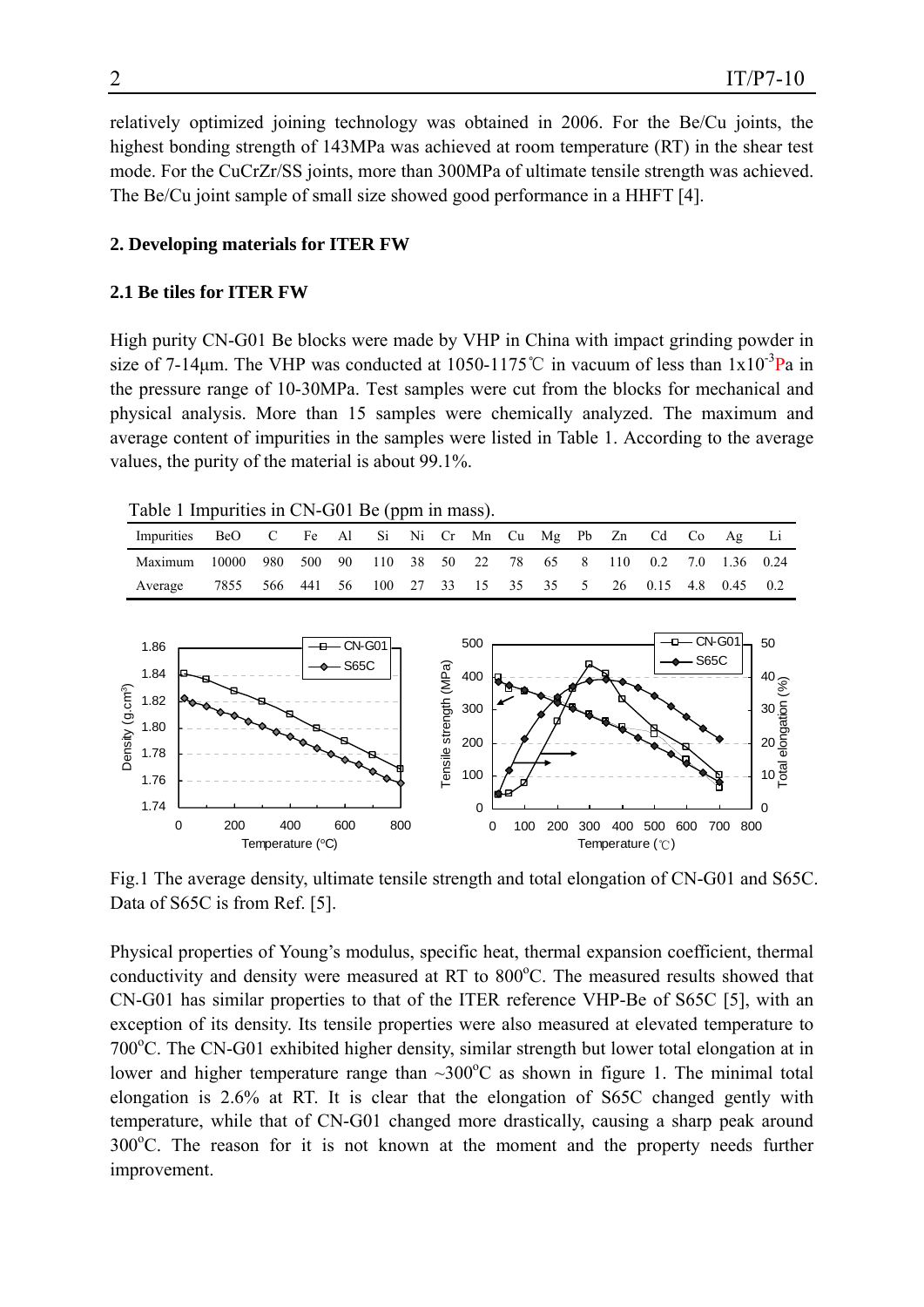#### **2.2 CuCrZr alloy**

This study aimed at the effect of thermal process of FW mock-up fabrication on the tensile properties of the alloy. Two kinds of CuCrZr alloys were studied, SY-Cu made in China and EU-Cu from Europe. Both meet the ITER requirement of 0.6-0.9%Cr and 0.07-0.15%Zr in mass. In a case, the EU-Cu was forged (EU-Cu-FG). The copper alloy blocks were vacuum canned by stainless steel sheet, followed by HIP1, solid solution annealing (SA), aging (A) or HIP2 plus stress-release annealing (SRA). HIP1 was conducted at  $1040^{\circ}$ C/130MPa for 2 hrs with furnace cooling. SA had a temperature of 980°C and duration of 1 hr followed a fast cooling by water quench. Aging temperature was  $580^{\circ}$ C and time was 2 hrs. HIP2 was performed at 580°C/150MPa for 2 hrs. SRA temperature was 400°C and time for it was 4 hrs with furnace cooling. Tensile specimens were cut from the treated blocks and were tested at RT at a strain rate of  $3.3x10^{-4}/s$  according to the Chinese standard of GB/T228-2002.



Fig.2 The RT yield strength (a) and ultimate tensile strength (b) of CuCrZr alloys.

Figure 2 shows the tensile strength at RT. No matter what alloy or in which state, after the heat treatment the ultimate tensile strength could satisfy the ITER minimal requirement. The yield strength almost meets the requirement with a few exceptions, for which the deviation is merely several MPa. As the FW mock-up fabrication will undergo the same procedure as HIP1, SA and HIP2, it is thought that these alloys could be used for the qualification mock-up. Another that could be deduced from the figure is that the one after HIP1-SA-A seemed to have higher strength than the one after HIP1-SA-HIP2 and SRA. This may be reasonable because the one in the aging experienced faster cooling than that in HIP2 and SRA.

Table 2 shows the microstructure of the alloys. Both alloys in their as-received condition showed much coarsened grains, larger than 1mm in size for many of them. The grain of the forged EU-Cu was much smaller. It seemed that recrystallization occurred in the forged Cu alloy during the SA heat treatment. According to the photos, only the forged EU-Cu could satisfy the ITER minimal requirement that no grain is larger than 500μm. Its mean grain size is about 130μm after the thermal cycle.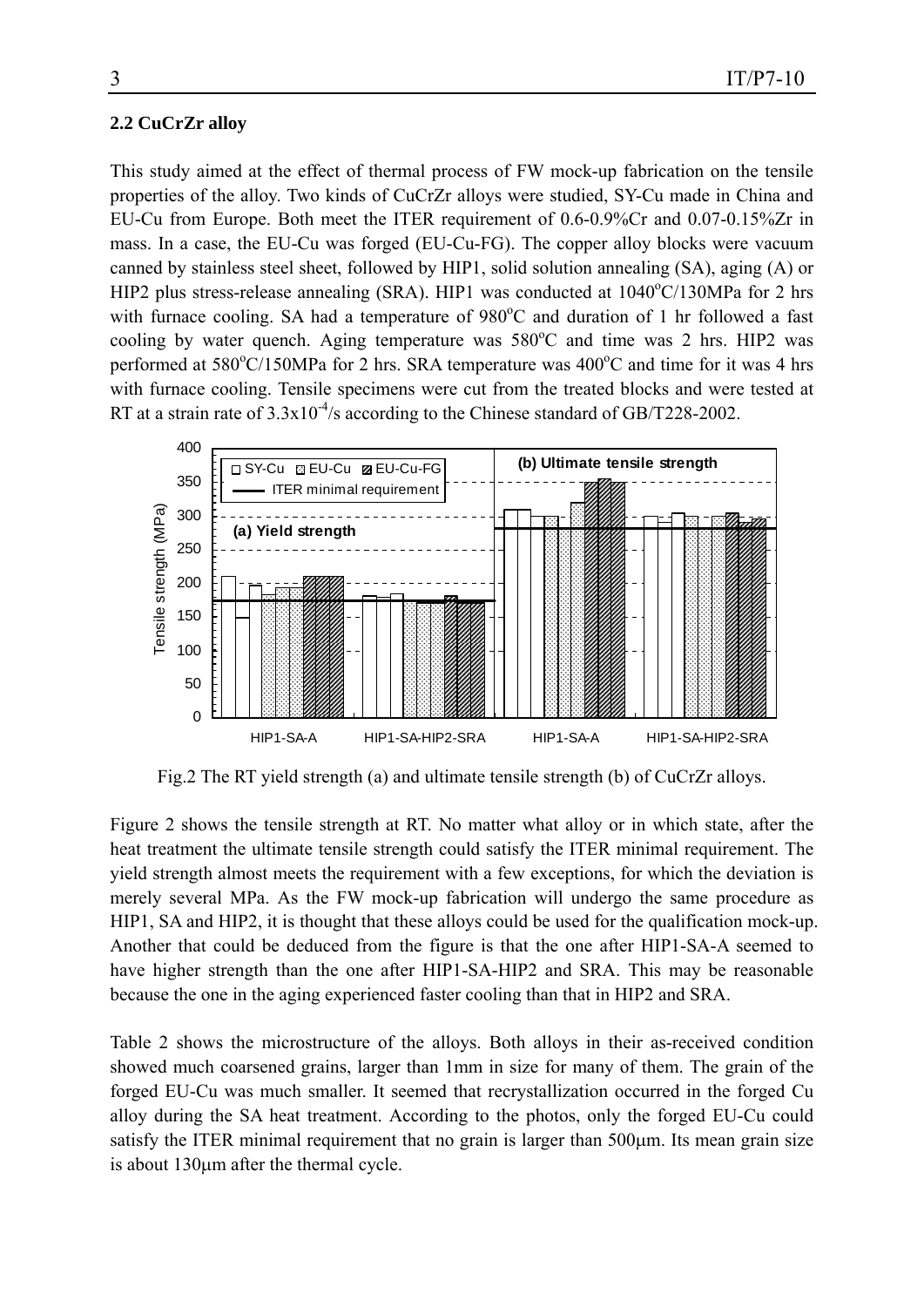| Treatment              | SY-Cu    | EU-Cu         | EU-Cu-FG |
|------------------------|----------|---------------|----------|
| HIP1-SA-A              | 268 p.m. | <b>NA 1-m</b> |          |
| HIP1-SA-HIP<br>$2-SRA$ |          | 260 Fm        |          |

Table 2 The microstructure of the CuCrZr alloys after various thermal treatments.

## **3. FW mock-up fabrication**

The CN FWQ mock-up was fabricated by a two-step Hot-Isostatic Pressing (HIPing) method (HIP1 and HIP2 as stated above), together with an intermediate SA treatment at 980°C. Cu/SS joint, including the inner cooling tubes and the tubes to the SS plate, were bound together by HIP1, and three Be tiles were mounted onto the Cu surface of the Cu/SS joint by HIP2. The mock-up has the same structure as IO specified [1], but the slit between Be tiles is 2 mm deeper into the heat sink Cu alloy. The dimension of the mock-up (Be/Cu/SS joining part) is 80x244x84mm3 . Two SS cooling tubes of 12mm in outer diameter are in the Cu alloy heat sink plate, 14 mm down from the Be/Cu interface.



Fig.3 The flow chart for the mock-up fabrication.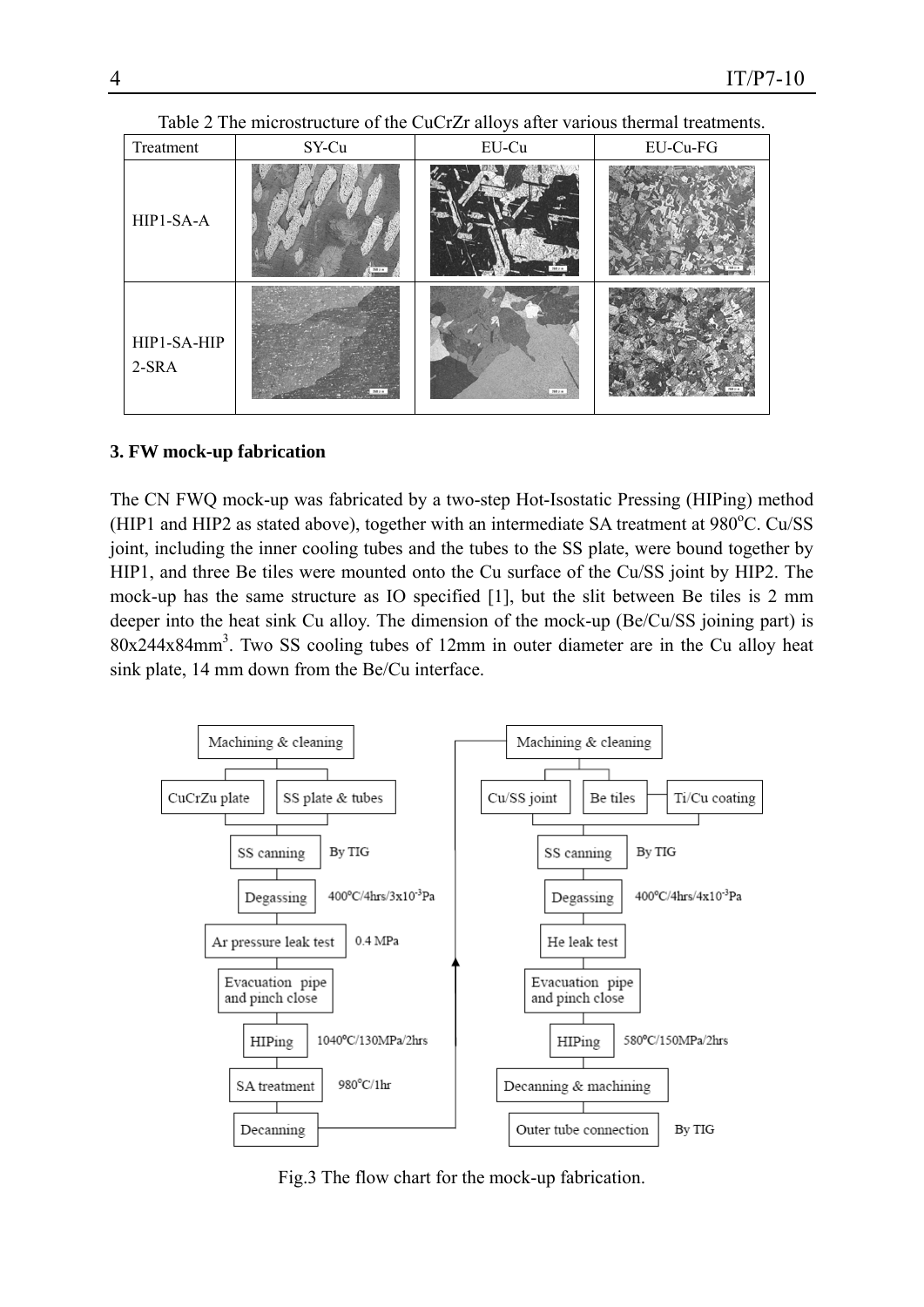Figure 3 shows the CN FWQ mock-up fabrication route. After machining each part of the mock-up, they were cleaned in acid solution to remove the surface oxidized layer, then cleaned in ion-free water, alcohol and acetone. To protect the Cu/SS joint from oxidization in the SA heat treatment, the HIPed canning block was heated and water quenched. For the He leak test, usually a leak rate of lower than  $1x10^{-8}Pa/s.m^3$  was acceptable. Ti/Cu coating was placed on the joining surface of Be tiles, first oxygen-free Cu and then Ti by ion plating. The Ti and Cu coating thickness were about 10 and 40μm, respectively. This is a modification to the previous technology in which the Ti was coated on Be and Cu on CuCrZr alloy separately.

The materials used for the CN FWQ mock-up were S65C VHP-Be, EU-Cu in forged state, and 316L plate and tubes. In addition to the mock-up for qualification test, small mock-ups in 1/3 dimension but similar structure were fabricated in the same technology, which was used for a Pre-HHFT. In figure 4 there are two photos showing the structure of the CN FW qualification mock-up and the 1/3 mock-up for HHFT. There are three thermal couple (TC) holes in the FWQ mock-up, drilled from the back of the mock-up toward the center of the Be tiles. The holes terminated at 2mm into Be tile, have a diameter of 1.2mm.



Fig.4 The CN FW qualification mock-up (left) and the HHFT mock-up (right).

### **4. Testing the mock-up**

The tests include non-destructive test (NDT) of the mock-up that will be delivered to the third party for qualification test and destructive tests of spare mock-ups or test coupons.

### **4.1 NDT**

This test contains visual examination of outer surface, the He leak test of the cooling tubes, the pressure examination of the cooling tube connections and the ultra-sonic inspection of Be/Cu bonding interface. So far several mock-ups has been examined at RT by water at pressure of 5MPa for 1 hr, none was failed in the process. The pressure kept unchangeable in the examination. He leak test result showed that the leak rate was lower than  $0x10^{-10}Pa/s.m^3$ , far away from the required maximum rate of  $1x10^{-8}Pa/s.m^3$ . So the TIG welding could ensure the quality of the cooling tubes. Ultra-sonic inspection utilized Be calibration blocks with various size flat-bottom holes. Mock-ups were merged in water under an ultra-sonic probe, which has a focused spot of 1mm. The microwave frequency was 10 MHz. In the test, the probe scanned the Be surface to find the defects in the Be/Cu interface. According to the image of the flat –bottom hole in different size, the defect size was estimates. The results showed that no defect at the interface is larger than 1.7mm for one of the mock-ups, others no larger than 2mm. A detailed description of this NDT method could be found in Ref. [3].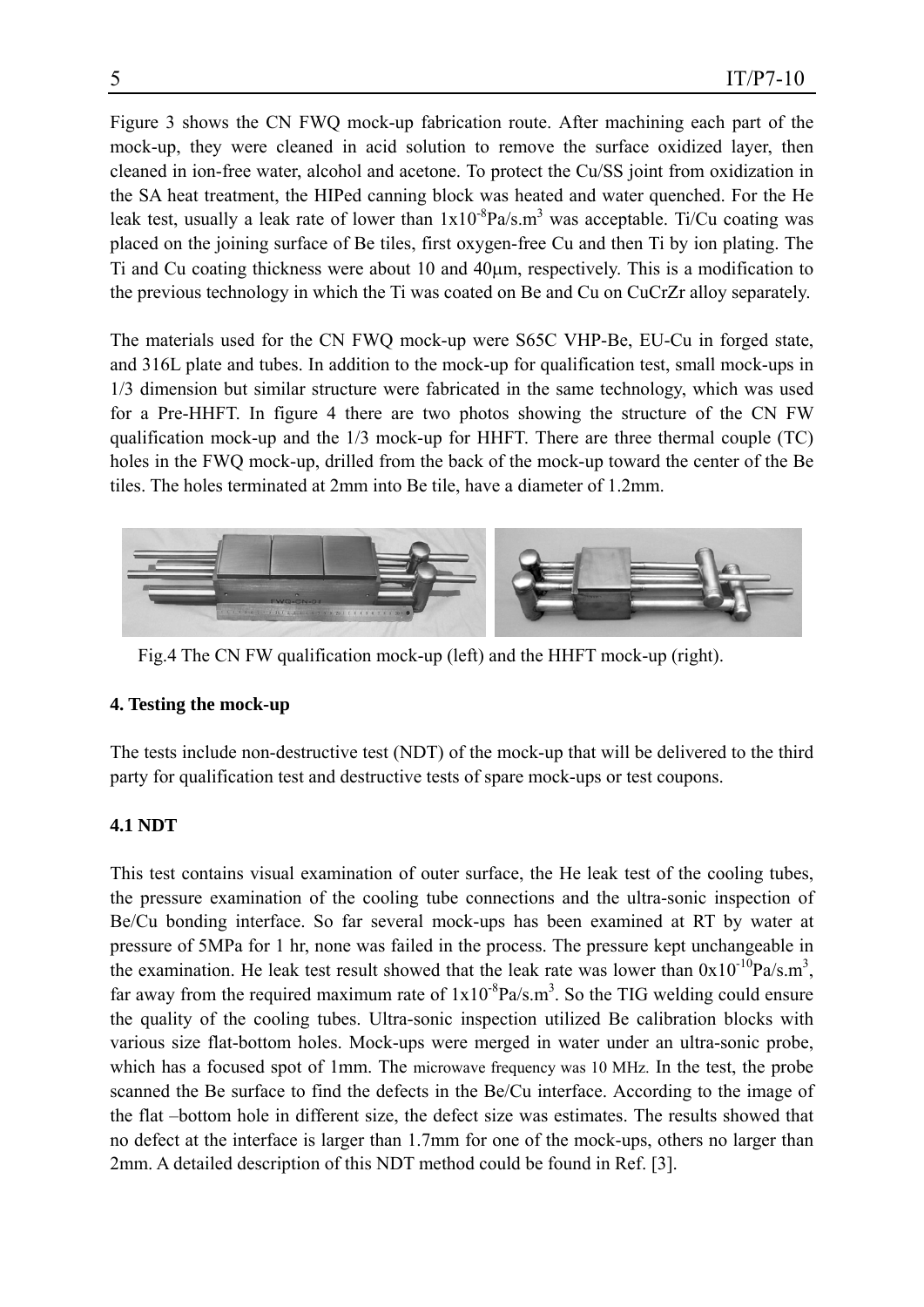#### **4.2 Destructive tests**

Be/Cu and Cu/SS interface were observed by scanning electron microscope (SEM) and optical microscope. There found no crack at the interfaces except for a few of <20μm crack at the edge area of the sample, which was thought to be caused by EDM (electrical discharging machining) cutting. The Be/Cu interface looks to have two layers. Good diffusion of Ti into Cu could be identified, while the Cu was successfully barred from the CuCrZr side into the Be tiles. Thus no brittle inter-metallic phase of BeCu could be formed. A shear test of the Be/Cu sample resulted in fracture at Be/Cu interface. XRD analysis of the surface indicated an inter-metallic phase of  $Ti<sub>3</sub>Cu<sub>4</sub>$ . For Cu/SS joint, SEM observation indicated that the interface also contains multi-layers, which is shown in Fig.5. EDS analysis indicated that there was enrichment of Cr and Zr in or adjacent to the interface layer.



Fig. 5 SEM photo and EDS analysis of Cr, Cu and Zr distribution across Cu/SS interface.

For Be/Cu joint, shear strength was measured at RT. The test specimen was fabricated according to what recommended by IO in the "Standard Test Methods for the Measurement of the Strength Properties of Joints during Manufacturing of the ITER First Wall". The shear test specimens were cut from an additional mock-up to the delivery ones. It has its longitude parallel to the mock-up length direction. Tests were conducted on a CM75105 testing machine. Loading rate was 0.5mm/min for this test. Eight specimens were tested. The measured shear strengths are more than 214MPa and 233.8MPa on average. The shear test curves are shown in Fig. 6. The Highest strength reached to 244MPa.

Tensile test of the Cu/SS joint test coupons that have gone through the whole thermal process of CN FWQ mock-up fabrication was performed at RT. The specimen has a gauge length of 20mm and the diameter is 3mm. The test had a tensile strain rate of  $8.3 \times 10^{-3}/s$ . It was found that fracture always occurred in the CuCrZr alloy region, indicating the Cu/SS bonding strength is higher than the copper alloy. Four specimens have been tested. The average ultimate tensile strength was 266.5MPa, while the minimal value was 241MPa.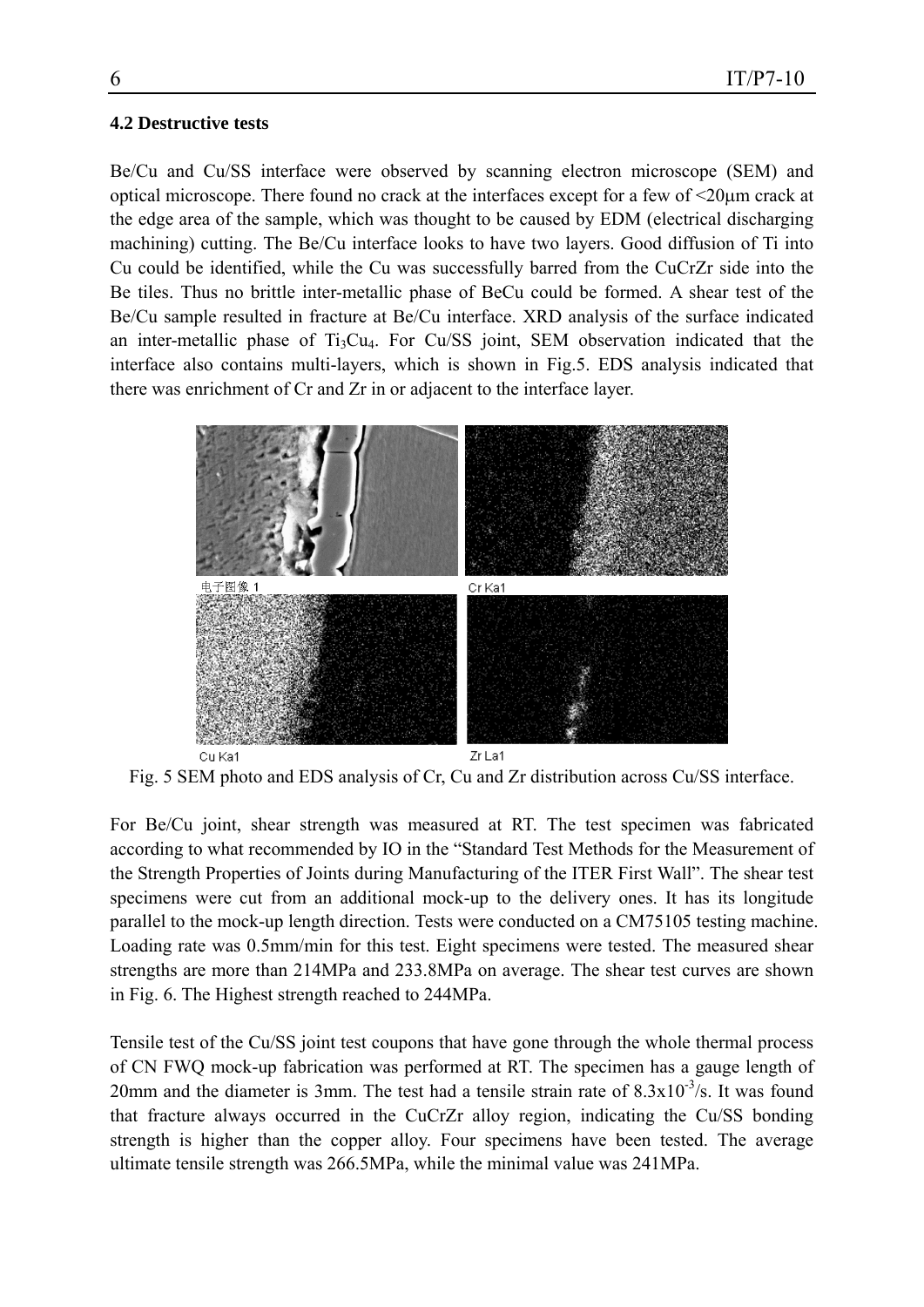

Fig. 6 The Load curves of the shear test of Be/CuCrZr specimens. Test was conducted at RT.

### **4.3 HHFT of the 1/3 mock-up**

The test was conducted in Judith 1, an electron beam facility for HHFT. It started with a screening test from 0.6MW/m<sup>2</sup> to 1.5MW/m<sup>2</sup> by a step of ~0.5MW/m<sup>2</sup>, followed by cycling test at 1.47MW/ $m^2$  for 500 cycles, then increased to 1.92MW/ $m^2$  for 10 cycles and finally 2.47MW/ $m<sup>2</sup>$  for 2 cycles, each with a prior screening test at a little higher power density. The power density is the absorbed one obtained from water calorimetry. Cooling water flowed from the 10mm diameter cooling channels in the heat sink to the 21mm ones in the SS back plate at RT and the flow rate in the 10mm channel was 5.1m/s. Pulse was set as 60s on and 60s off. The surface temperature of the Be tiles was measured during the cycle.



Fig. 7 The maximum surface temperature and the surface image during cycling.

The maximum surface temperature increased with the cycling at  $1.47MW/m<sup>2</sup>$  as shown in figure 7. It seemed that the heat transfer capability decreased during the cycle, possibly implying some changes at the material joining interface. But the temperature didn't exceed